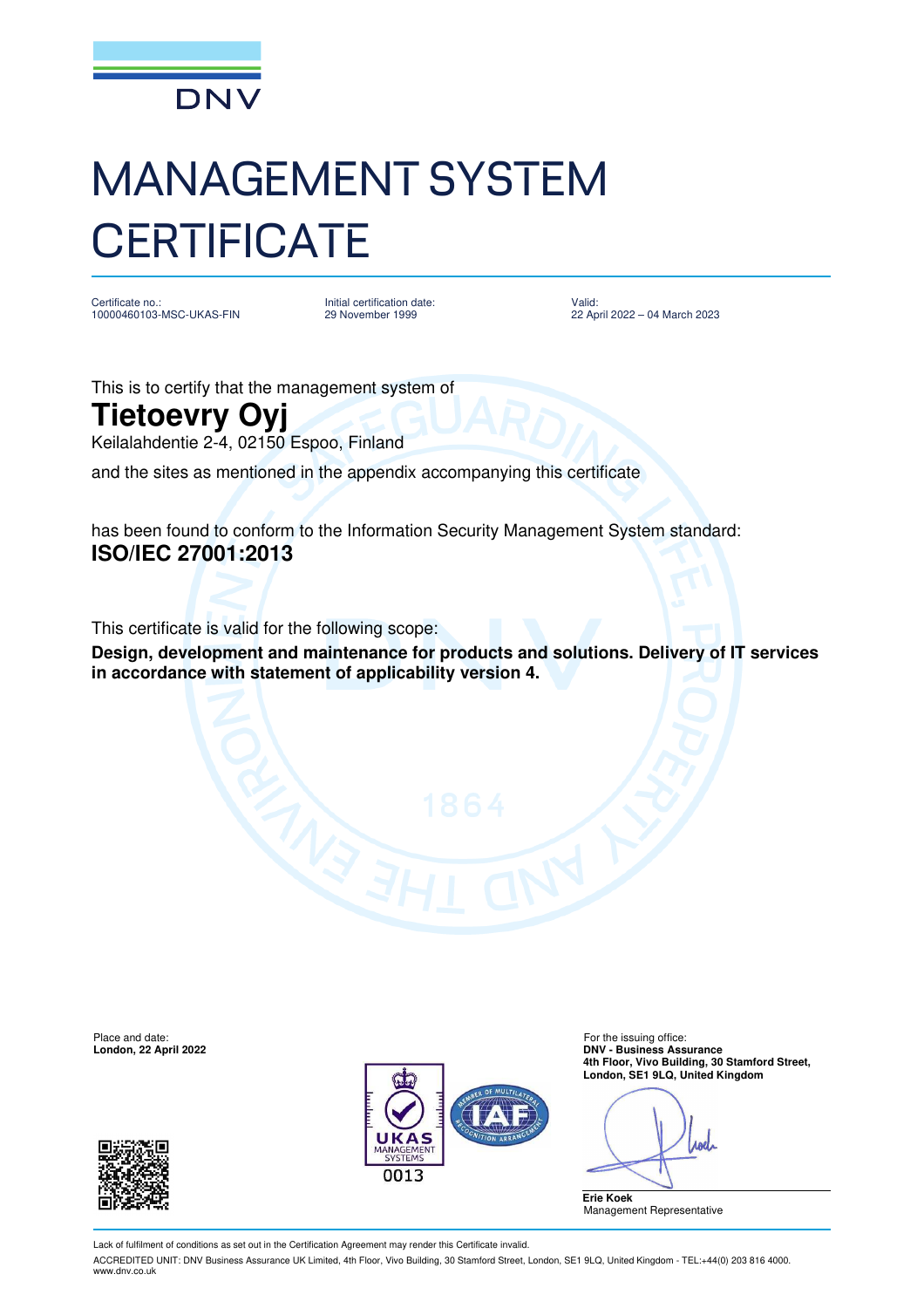

## **Appendix to Certificate**

## **Tietoevry Oyj**

Locations included in the certification are as follows:

| <b>Site Name</b>                        | <b>Site Address</b>                                                                                | <b>Site Scope</b>                                                                                                                                          |
|-----------------------------------------|----------------------------------------------------------------------------------------------------|------------------------------------------------------------------------------------------------------------------------------------------------------------|
| Tieto Austria GmbH (Vienna)             | Handelskai 94-96, Millenium Tower, 33rd<br>Floor, 1200 Vienna, Austria                             | Design, development and maintenance for<br>products and solutions. Delivery of IT<br>services in accordance with statement of<br>applicability version 4.  |
| Tieto China Co., Ltd. (Chengdu)         | 2nd Tian Hua Rd, Tianfu Software Park,<br>No.219, 15th Floor, Building C15<br>Chengdu China 610041 | Design, development and maintenance for<br>products and solutions. Delivery of IT<br>services in accordance with statement of<br>applicability version 4.  |
| Tieto Czech s.r.o. (Brno)               | Londýnské nám. 886/4, 639 00 Brno-střed-<br>Štýřice-Brno-střed, Czech Republic                     | Design, development and maintenance for<br>products and solutions. Delivery of IT<br>services in accordance with statement of<br>applicability version 4.  |
| Tieto Czech s.r.o. (Ostrava)            | 28 října 3346/91, 0702 00 Ostrava, Czech<br>Republic                                               | Design, development and maintenance for<br>products and solutions. Delivery of IT<br>services in accordance with statement of<br>applicability version 4.  |
| Tieto Denmark A/S (Viby)                | Åhave Parkvej 31, 8260 Viby, Denmark                                                               | Design, development and maintenance for<br>products and solutions. Delivery of IT<br>services in accordance with statement of<br>applicability version 4.  |
| Tieto Estonia AS (Tallinn)              | A.H. Tammsaare tee 47, 11316 Tallinn,<br>Estonia                                                   | Design, development and maintenance for<br>products and solutions. Delivery of IT<br>services in accordance with statement of<br>applicability version 4.  |
| Tieto Estonia AS (Tartu)                | Sõbra 54, EE-51013 Tartu, Estonia                                                                  | Design, development and maintenance for<br>products and solutions. Delivery of IT<br>services in accordance with statement of<br>applicability version 4.  |
| Tietoevry Oyj                           | Keilalahdentie 2-4, 02150 Espoo, Finland                                                           | Design, development and maintenance for<br>products and solutions. Delivery of IT<br>services in accordance with statement of<br>applicability version 4.  |
| Tieto Finland Oy (Helsinki, Datacenter) | ., Helsinki, Finland                                                                               | Design, development and maintenance for<br>products and solutions. Delivery of IT<br>services in accordance with statement of<br>applicability version 4.  |
| Tieto Finland Oy (Helsinki, Datacenter) | ., Espoo, Finland                                                                                  | Design, development and maintenance for<br>products and solutions. Delivery of IT<br>solutions in accordance with statement of<br>applicability version 4. |
| Tieto Finland Oy (Hämeenlinna)          | Vankanlähde 7, 13100 Hämeenlinna,<br>Finland                                                       | Design, development and maintenance for<br>products and solutions. Delivery of IT<br>services in accordance with statement of<br>applicability version 4.  |

Lack of fulfilment of conditions as set out in the Certification Agreement may render this Certificate invalid.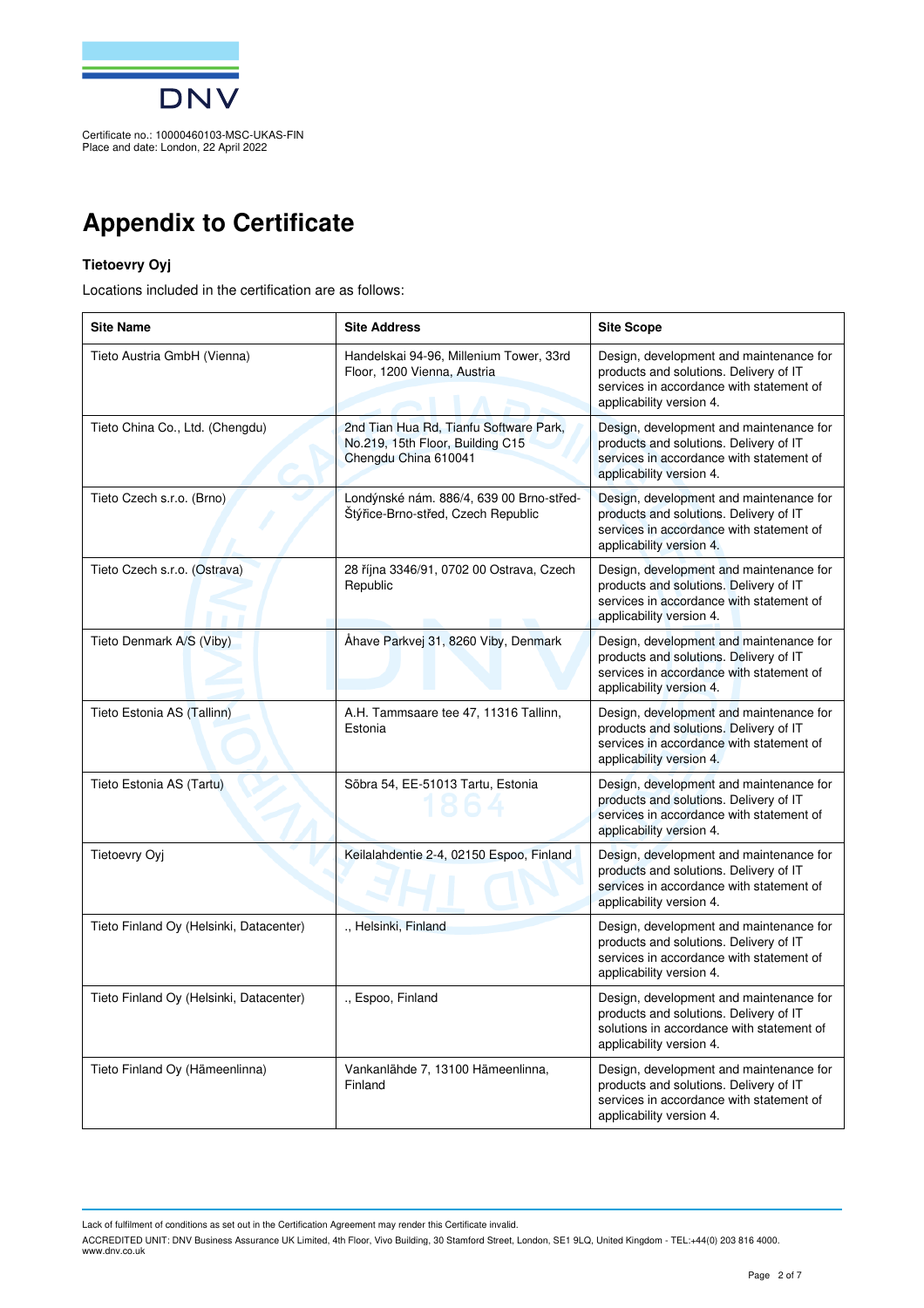

| <b>Site Name</b>                     | <b>Site Address</b>                                                                 | <b>Site Scope</b>                                                                                                                                         |
|--------------------------------------|-------------------------------------------------------------------------------------|-----------------------------------------------------------------------------------------------------------------------------------------------------------|
| Tieto Finland Oy (Joensuu)           | Länsikatu 15, 80110 Joensuu                                                         | Design, development and maintenance for<br>products and solutions. Delivery of IT<br>services in accordance with statement of<br>applicability version 4. |
| Tieto Finland Oy (Jyväskylä)         | Mattilanniemi 6-8, 40100 Jyväskylä,<br>Finland                                      | Design, development and maintenance for<br>products and solutions. Delivery of IT<br>services in accordance with statement of<br>applicability version 4. |
| Tieto Finland Oy (Espoo, Datacenter) | ., Espoo, Finland                                                                   | Design, development and maintenance for<br>products and solutions. Delivery of IT<br>services in accordance with statement of<br>applicability version 4. |
| Tieto Finland Oy (Kuopio)            | Microkatu 1, 70210 Kuopio, Finland                                                  | Design, development and maintenance for<br>products and solutions. Delivery of IT<br>services in accordance with statement of<br>applicability version 4. |
| Tieto Finland Oy (Lahti)             | Askonkatu 9, 15520 Lahti, Finland                                                   | Design, development and maintenance for<br>products and solutions. Delivery of IT<br>services in accordance with statement of<br>applicability version 4. |
| Tieto Finland Oy (Lappeenranta)      | Teknologiapuistonkatu 10, 53850<br>Lappeenranta, Finland                            | Design, development and maintenance for<br>products and solutions. Delivery of IT<br>services in accordance with statement of<br>applicability version 4. |
| Tieto Finland Oy (Oulu)              | Yrttipellontie 1 A, 90230 Oulu, Finland                                             | Design, development and maintenance for<br>products and solutions. Delivery of IT<br>services in accordance with statement of<br>applicability version 4. |
| Tieto Finland Oy (Raahe)             | Rantakatu 8 E, 92100 Raahe, Finland                                                 | Design, development and maintenance for<br>products and solutions. Delivery of IT<br>services in accordance with statement of<br>applicability version 4. |
| Tieto Finland Oy (Tampere)           | Hatanpään valtatie 30, 33100 Tampere,<br>Finland                                    | Design, development and maintenance for<br>products and solutions. Delivery of IT<br>services in accordance with statement of<br>applicability version 4. |
| Tieto Finland Oy (Turku)             | Joukahaisenkatu 1, 20520 Turku, Finland                                             | Design, development and maintenance for<br>products and solutions. Delivery of IT<br>services in accordance with statement of<br>applicability version 4. |
| EVRY Card Services Oy (Vantaa)       | Koivuhaantie 2-4 B, 01510 Vantaa, Finland                                           | Design, development and maintenance for<br>products and solutions. Delivery of IT<br>services in accordance with statement of<br>applicability version 4. |
| Tieto India Pvt. Ltd. (Pune)         | Wing 1, Cluster D, EON Free Zone,<br>Kharadi, Pune - 411 014, Maharashtra,<br>India | Design, development and maintenance for<br>products and solutions. Delivery of IT<br>services in accordance with statement of<br>applicability version 4. |
| Tieto Latvia SIA (Riga)              | Gustava Zemgala gatve 76, Riga, 1039,<br>Latvia                                     | Design, development and maintenance for<br>products and solutions. Delivery of IT<br>services in accordance with statement of<br>applicability version 4. |

Lack of fulfilment of conditions as set out in the Certification Agreement may render this Certificate invalid.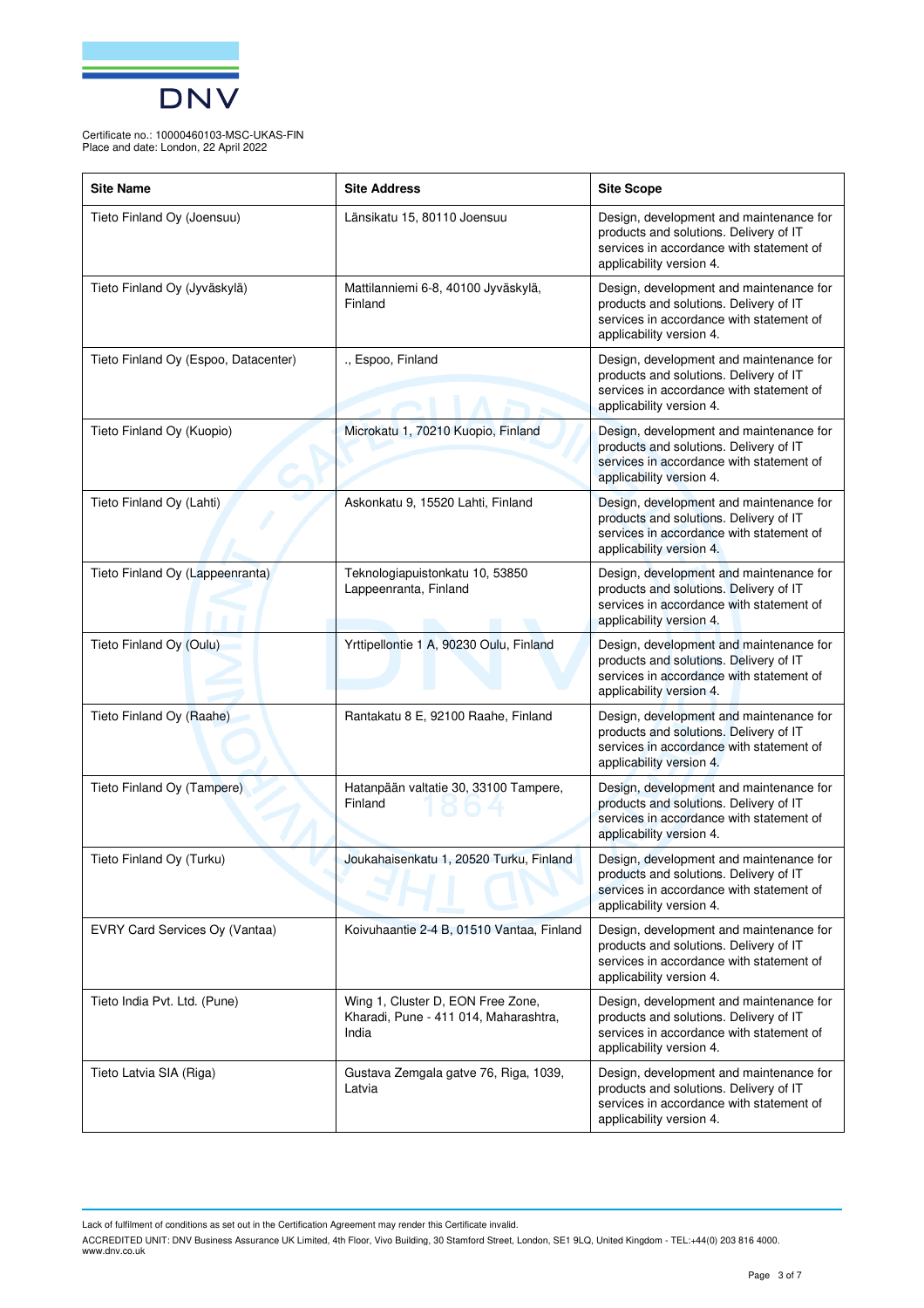

| <b>Site Name</b>                               | <b>Site Address</b>                                           | <b>Site Scope</b>                                                                                                                                           |
|------------------------------------------------|---------------------------------------------------------------|-------------------------------------------------------------------------------------------------------------------------------------------------------------|
| <b>EVRY Card Services (Riga)</b>               | Biekensalas 21, 1004 Riga, Latvia                             | Design, development and maintenance for<br>products and solutions. Delivery of IT<br>services in accordance with statement of<br>applicability version 4.   |
| Tietoevry Norway AS (Brumunddal)               | Strandveien 2, 2380 Brumunddal, Norway                        | Design, development and maintenance for<br>products and solutions. Delivery of IT<br>services in accordance with statement of<br>applicability version 4.   |
| Tietoevry Norway AS (Fetsund,<br>Datacenter)   | ., Fetsund, Norway                                            | Design, development and maintenance for<br>products and solutions. Delivery of IT<br>services in accordance with statement of<br>applicability version 4.   |
| Tietoevry Norway AS (Fornebu)                  | Snarøyveien 30A, 1330 Fornebu, Norway                         | Design, development and maintenance for<br>products and solutionols. Delivery of IT<br>services in accordance with statement of<br>applicability version 4. |
| Tietoevry Norway AS (Bergen)                   | Folke Bernadottes vei 40, 5147<br>Fyllingsdalen, Norway       | Design, development and maintenance for<br>products and solutions. Delivery of IT<br>services in accordance with statement of<br>applicability version 4.   |
| Tietoevry Norway AS (Gjøvik, Datacenter)       | ., Gjøvik, Norway                                             | Design, development and maintenance for<br>products and solutions. Delivery of IT<br>solutions in accordance with statement of<br>applicability version 4.  |
| Tietoevry Norway AS (Kristiansand)             | Kjøita 6 og 21, 4630 Kristiansand, Norway                     | Design, development and maintenance for<br>products and solutions. Delivery of IT<br>services in accordance with statement of<br>applicability version 4.   |
| EVRY Card Services AS (Mo)                     | Stigerplatåveien 23, 8626 Mo i Rana,<br>Norway                | Design, development and maintenance for<br>products and solutions. Delivery of IT<br>services in accordance with statement of<br>applicability version 4.   |
| Tietoevry Norway AS (Molde)                    | Britveien 4, 6410 Molde, Norway                               | Design, development and maintenance for<br>products and solutions. Delivery of IT<br>services in accordance with statement of<br>applicability version 4.   |
| Tietoevry Norway AS (Porsgrunn)                | Herøya industripark, Hydroveien 55, 3936<br>Porsgrunn, Norway | Design, development and maintenance for<br>products and solutions. Delivery of IT<br>services in accordance with statement of<br>applicability version 4.   |
| Tietoevry Norway AS (Sandefjord)               | Skolmar 32C, 3232 Sandefjord, Norway                          | Design, development and maintenance for<br>products and solutions. Delivery of IT<br>services in accordance with statement of<br>applicability version 4.   |
| Tietoevry Norway AS (Stavanger,<br>Datacenter) | ., Rennesøy, Norway                                           | Design, development and maintenance for<br>products and solutions. Delivery of IT<br>services in accordance with statement of<br>applicability version 4.   |
| Tietoevry Norway AS (Stavanger)                | Maskinveien 15, 4033 Stavanger, Norway                        | Design, development and maintenance for<br>products and solutions. Delivery of IT<br>services in accordance with statement of<br>applicability version 4.   |

Lack of fulfilment of conditions as set out in the Certification Agreement may render this Certificate invalid.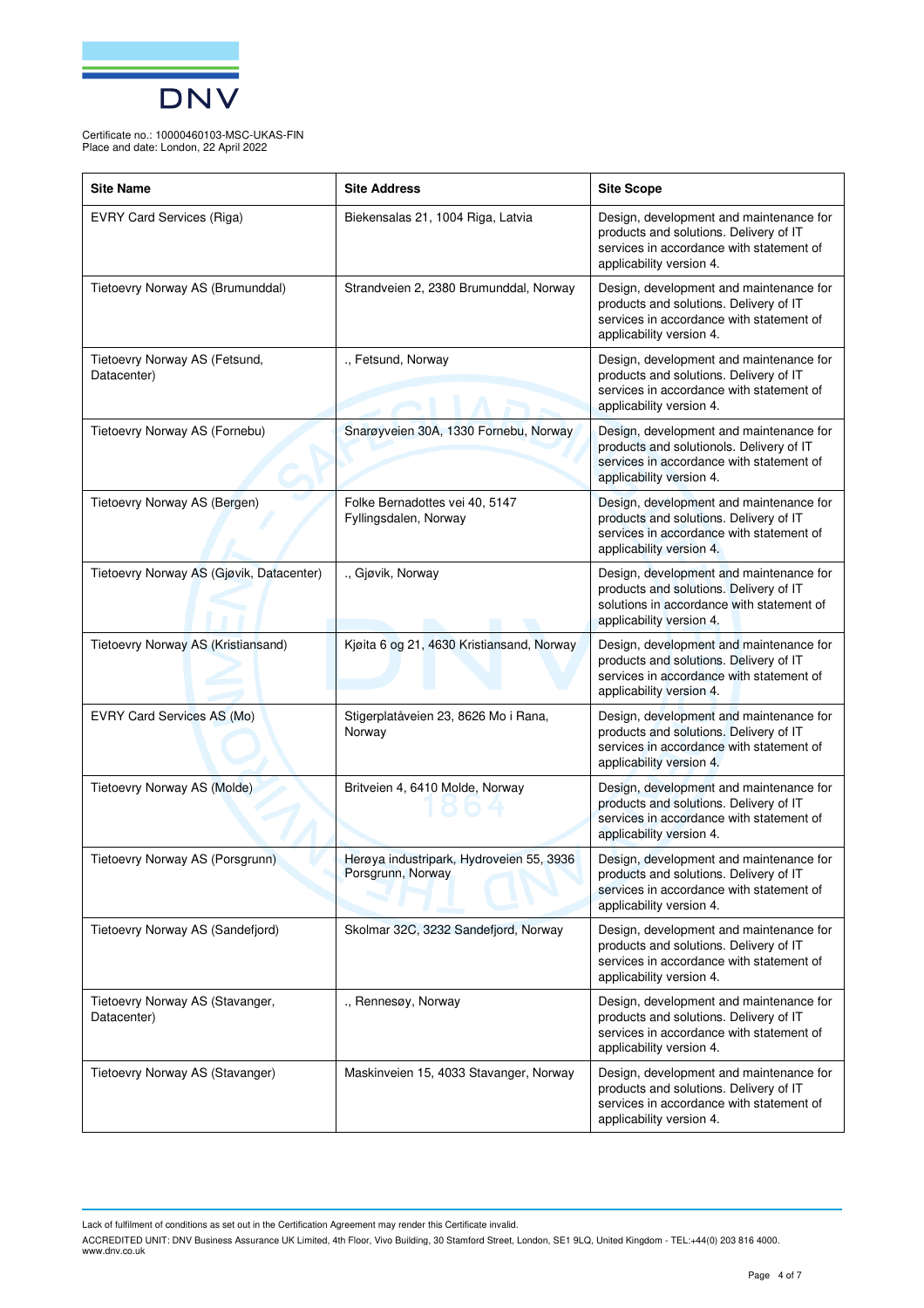

| <b>Site Name</b>                                                                 | <b>Site Address</b>                             | <b>Site Scope</b>                                                                                                                                         |
|----------------------------------------------------------------------------------|-------------------------------------------------|-----------------------------------------------------------------------------------------------------------------------------------------------------------|
| Tietoevry Norway AS (Trondheim)                                                  | Sluppenveien 17 A, 7037 Trondheim,<br>Norway    | Design, development and maintenance for<br>products and solutions. Delivery of IT<br>services in accordance with statement of<br>applicability version 4. |
| Tietoevry Norway AS (Oslo, Datacenter)                                           | ., Oslo, Norway                                 | Design, development and maintenance for<br>products and solutions. Delivery of IT<br>services in accordance with statement of<br>applicability version 4. |
| Tieto Poland Sp. z o.o. (Szczecin)                                               | Aleja Piastów 30, 71-064 Szczecin, Poland       | Design, development and maintenance for<br>products and solutions. Delivery of IT<br>services in accordance with statement of<br>applicability version 4. |
| Tieto Poland Sp. z o.o. (Warsaw)                                                 | Widok 16, 05-800 Warsaw, Poland                 | Design, development and maintenance for<br>products and solutions. Delivery of IT<br>services in accordance with statement of<br>applicability version 4. |
| Tieto Poland Sp. z o.o. (Wroclaw)                                                | Szczytnicka 11, 50-382 Wroclaw, Poland          | Design, development and maintenance for<br>products and solutions. Delivery of IT<br>services in accordance with statement of<br>applicability version 4. |
| EVRY Card Services AB (Bromma,<br>Datacenter)                                    | ., Bromma, Sweden                               | Design, development and maintenance for<br>products and solutions. Delivery of IT<br>services in accordance with statement of<br>applicability version 4. |
| EVRY Sweden AB (Eskilstuna)                                                      | Drottninggatan 16, 632 20 Eskilstuna,<br>Sweden | Design, development and maintenance for<br>products and solutions. Delivery of IT<br>services in accordance with statement of<br>applicability version 4. |
| Tieto Sweden AB<br>EVRY Sweden AB (Göteborg)                                     | Kämpegatan 3, 411 04, Göteborg, Sweden          | Design, development and maintenance for<br>products and solutions. Delivery of IT<br>services in accordance with statement of<br>applicability version 4. |
| EVRY Sweden AB (Halmstad)                                                        | Gamletullsgatan 12, 302 27 Halmstad,<br>Sweden  | Design, development and maintenance for<br>products and solutions. Delivery of IT<br>services in accordance with statement of<br>applicability version 4. |
| <b>Tieto Sweden AB</b><br>EVRY Sweden AB (Jönköping)                             | Vaggerydsgatan 1, 553 30 Jönköping,<br>Sweden   | Design, development and maintenance for<br>products and solutions. Delivery of IT<br>services in accordance with statement of<br>applicability version 4. |
| Tieto Sweden AB (Kalix)                                                          | Skolgatan 15, 952 32 Kalix, Sweden              | Design, development and maintenance for<br>products and solutions. Delivery of IT<br>services in accordance with statement of<br>applicability version 4. |
| Tieto Sweden AB (Kalmar)                                                         | Fartygsgatan 6, 392 30, Kalmar, Sweden          | Design, development and maintenance for<br>products and solutions. Delivery of IT<br>services in accordance with statement of<br>applicability version 4. |
| Tieto Sweden AB<br>Tieto Sweden Support Services AB<br>EVRY Sweden AB (Karlstad) | Tullhusgatan 1A, 652 26, Karlstad,<br>Sweden    | Design, development and maintenance for<br>products and solutions. Delivery of IT<br>services in accordance with statement of<br>applicability version 4. |

Lack of fulfilment of conditions as set out in the Certification Agreement may render this Certificate invalid.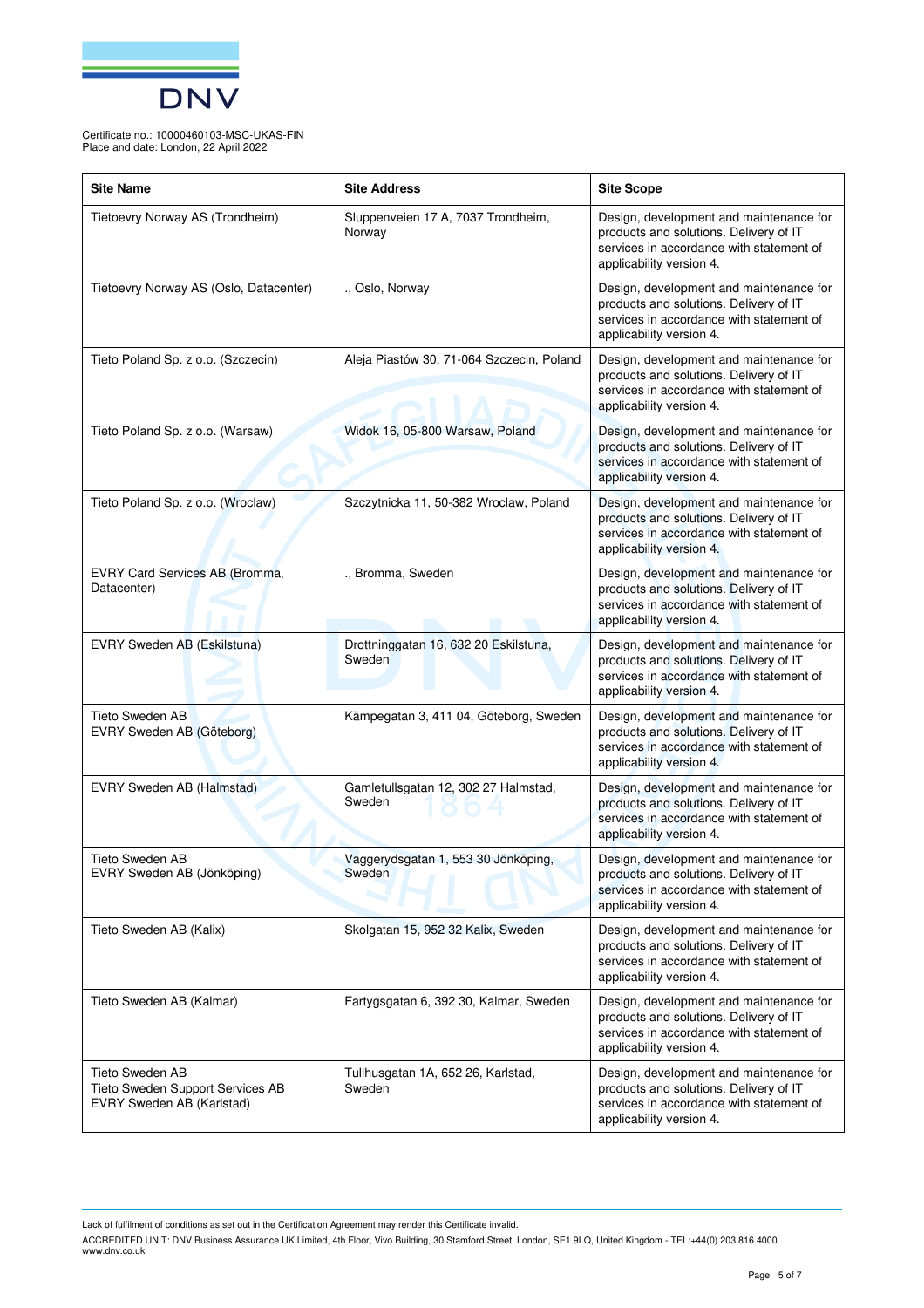

| <b>Site Name</b>                                                                        | <b>Site Address</b>                                  | <b>Site Scope</b>                                                                                                                                         |
|-----------------------------------------------------------------------------------------|------------------------------------------------------|-----------------------------------------------------------------------------------------------------------------------------------------------------------|
| EVRY Sweden AB (Kristiansand)                                                           | Barbackagatan 2, 291 32 Kristiansand,<br>Sweden      | Design, development and maintenance for<br>products and solutions. Delivery of IT<br>services in accordance with statement of<br>applicability version 4. |
| EVRY Sweden AB (Linköping)                                                              | Universitetsvägen 14, 583 30 Linköping,<br>Sweden    | Design, development and maintenance for<br>products and solutions. Delivery of IT<br>services in accordance with statement of<br>applicability version 4. |
| Tieto Sweden AB<br>Tieto Sweden Support Services AB (Luleå)                             | Magasingatan 8, 972 31, Luleå, Sweden                | Design, development and maintenance for<br>products and solutions. Delivery of IT<br>services in accordance with statement of<br>applicability version 4. |
| Tieto Sweden AB<br><b>EVRY Sweden AB</b><br>Tieto Sweden Support Services AB<br>(Malmö) | Hallenborgs gata 1A, 211 20, Malmö,<br>Sweden        | Design, development and maintenance for<br>products and solutions. Delivery of IT<br>services in accordance with statement of<br>applicability version 4. |
| Tieto Sweden AB<br>Tieto Sweden Support Services AB<br>(Skellefteå)                     | Kyrkgränd 5, 931 34, Skellefteå, Sweden              | Design, development and maintenance for<br>products and solutions. Delivery of IT<br>services in accordance with statement of<br>applicability version 4. |
| EVRY Sweden AB (Solna)                                                                  | Ekensbergsvägen 113, 171 79 Solna,<br>Sweden         | Design, development and maintenance for<br>products and solutions. Delivery of IT<br>services in accordance with statement of<br>applicability version 4. |
| Tieto Sweden AB<br>Tieto Sweden Support Services AB<br>(Stockholm)                      | Fjärde Bassängvägen 15, 115 83,<br>Stockholm, Sweden | Design, development and maintenance for<br>products and solutions. Delivery of IT<br>services in accordance with statement of<br>applicability version 4. |
| Tieto Sweden AB (Sundsvall)                                                             | Bankgatan 13, 852 31, Sundsvall, Sweden              | Design, development and maintenance for<br>products and solutions. Delivery of IT<br>services in accordance with statement of<br>applicability version 4. |
| Tieto Sweden AB (Tullinge, Datacenter)                                                  | ., Tullinge, Sweden                                  | Design, development and maintenance for<br>products and solutions. Delivery of IT<br>services in accordance with statement of<br>applicability version 4. |
| Tieto Sweden AB<br>EVRY Sweden AB (Umeå)                                                | Kuratorvägen 2B, 907 04, Umeå, Sweden                | Design, development and maintenance for<br>products and solutions. Delivery of IT<br>services in accordance with statement of<br>applicability version 4. |
| EVRY Sweden AB (Uppsala)                                                                | Storgatan 19, 753 31, Uppsala, Sweden                | Design, development and maintenance for<br>products and solutions. Delivery of IT<br>services in accordance with statement of<br>applicability version 4. |
| Tieto Sweden AB (Älvsjö, Datacenter)                                                    | ., Älvsjö, Sweden                                    | Design, development and maintenance for<br>products and solutions. Delivery of IT<br>services in accordance with statement of<br>applicability version 4. |
| Tieto Sweden AB<br>EVRY Sweden AB (Örebro)                                              | Norrbackavägen 7, 701 32 Örebro,<br>Sweden           | Design, development and maintenance for<br>products and solutions. Delivery of IT<br>services in accordance with statement of<br>applicability version 4. |

Lack of fulfilment of conditions as set out in the Certification Agreement may render this Certificate invalid.